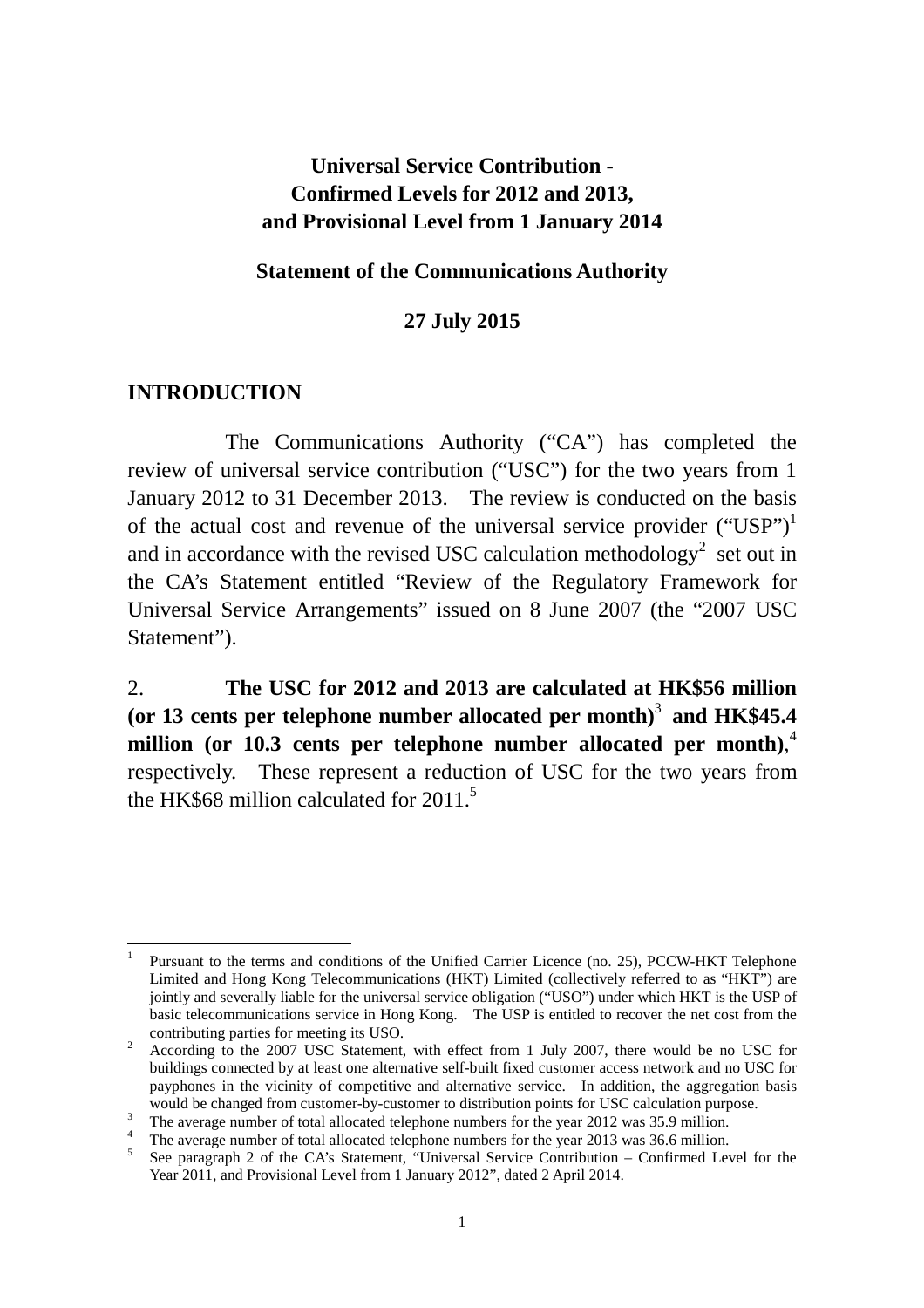# **ACTUAL USC FOR 2012 AND 2013**

3. The USC for 2012 at HK\$56 million is made up of a net cost of HK\$26.7 million in serving uneconomic fixed lines and HK\$29.3 million in serving uneconomic payphones. The USC for 2013 at HK\$45.4 million is made up of a net cost of HK\$15.7 million in serving uneconomic fixed lines and HK\$29.7 million in serving uneconomic payphones.

# **Uneconomic Fixed Lines Aggregated on Distribution Points Basis**

4. In accordance with the revised USC calculation methodology, the USC for uneconomic fixed lines is calculated on an aggregated basis for each distribution point of the USP's network. During the two-year period, about 22% of the 89,000 distribution points in the USP's network are uneconomic. They together account for about 5% of the number of fixed lines in service. The USC calculated for uneconomic fixed lines for the two-year period is HK\$42.4 million, or an average of HK\$24 per uneconomic fixed line per month.

5. Table 1 below sets out a breakdown of the distribution points among five regions of Hong Kong and their shares in the net cost for uneconomic fixed lines. In general, the shares in the net cost for uneconomic fixed lines in the rural areas are bigger than their shares in terms of the total number of distribution points. This implies that the proportions of uneconomic distribution points are higher in the rural areas, which is as expected given the higher average net costs of providing fixed telephone service in the rural areas compared with the more developed urban areas.

|                  | <b>Share in</b><br>total number<br>of distribution<br>points | <b>Share in</b><br>net cost for<br>uneconomic<br>fixed lines | <b>Proportion of</b><br>uneconomic<br>distribution<br>points |
|------------------|--------------------------------------------------------------|--------------------------------------------------------------|--------------------------------------------------------------|
| <b>Region</b>    | $(\%)$                                                       | $(\%)$                                                       | $(\%)$                                                       |
| Hong Kong Island | 17                                                           |                                                              |                                                              |
| Kowloon          | 24                                                           | 16                                                           | 3                                                            |
| N.T. Developed   |                                                              | 50                                                           | 34                                                           |

Table 1: Distribution Points by Region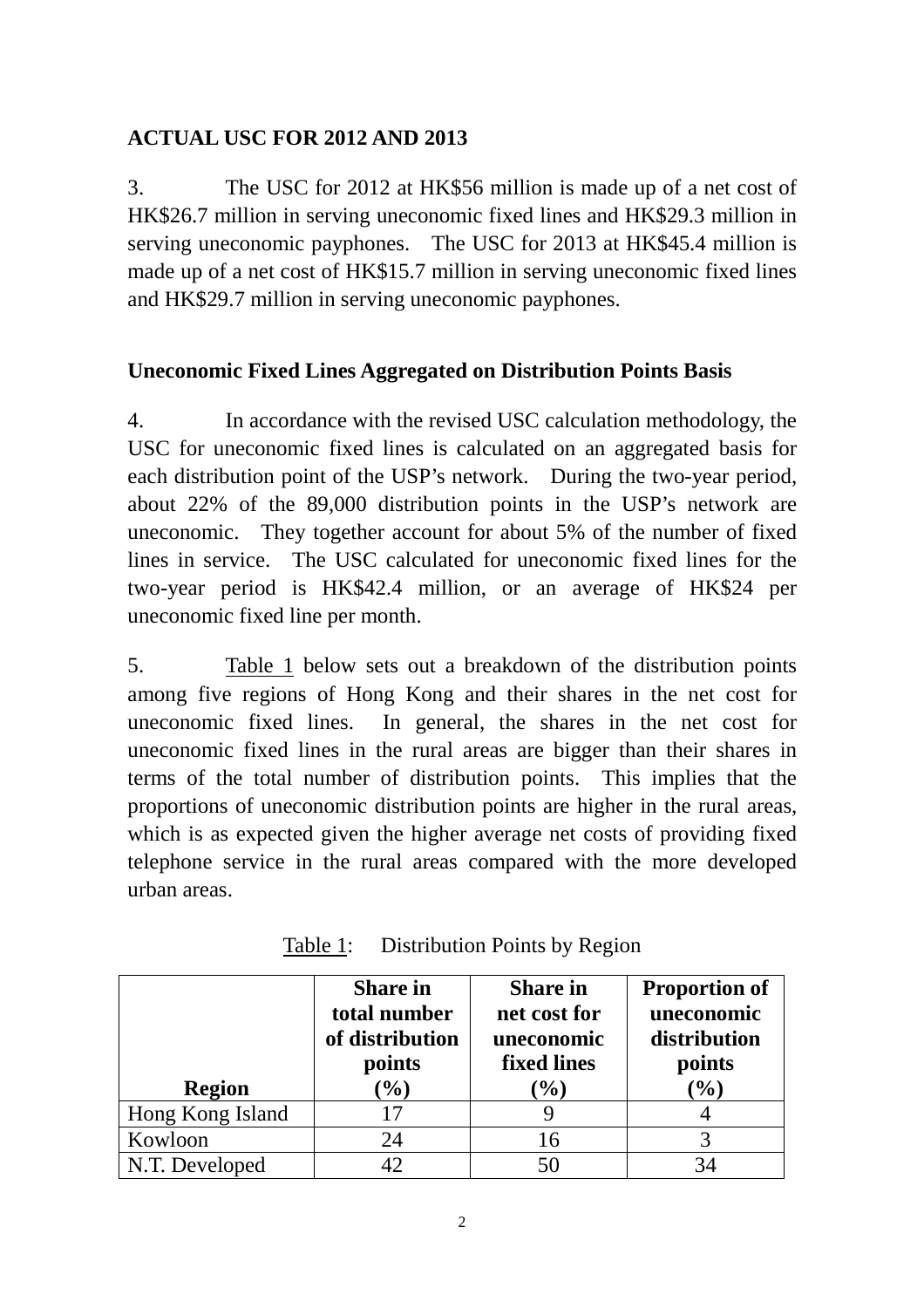|                  | <b>Share in</b><br>total number<br>of distribution<br>points | <b>Share in</b><br>net cost for<br>uneconomic<br>fixed lines | <b>Proportion of</b><br>uneconomic<br>distribution<br>points |
|------------------|--------------------------------------------------------------|--------------------------------------------------------------|--------------------------------------------------------------|
| <b>Region</b>    | (9/0)                                                        | $\mathcal{O}_0$                                              | $(\%)$                                                       |
| N.T. Rural       | 14                                                           | 23                                                           | 42                                                           |
| Outlying Islands | 2                                                            | ി                                                            | 18                                                           |

## **Uneconomic Payphones**

6. There are around 3,700 eligible payphones in the USP's network and almost all of them are uneconomic for the two-year period. The USC required for the provision of uneconomic payphones for the two-year period amounts to HK\$59 million, or an average of around HK\$670 per uneconomic payphone per month.

7. Table 2 below shows the distribution of payphones among the five regions and their shares in the net cost for uneconomic payphones. Since almost all of the eligible payphones are uneconomic, the proportions of uneconomic payphones are similar among the five regions.

| <b>Region</b>           | <b>Share in</b><br>total number<br>of eligible<br>payphones<br>$(\%)$ | <b>Share in</b><br>net cost for<br>uneconomic<br>payphones<br>$\mathcal{O}_0$ | <b>Proportion of</b><br>uneconomic<br>payphones<br>$(\%)$ |
|-------------------------|-----------------------------------------------------------------------|-------------------------------------------------------------------------------|-----------------------------------------------------------|
| Hong Kong Island        | 23                                                                    | 23                                                                            | 100                                                       |
| Kowloon                 | 39                                                                    | 38                                                                            | 99                                                        |
| N.T. Developed          | 31                                                                    | 32                                                                            | 100                                                       |
| N.T. Rural              | 6                                                                     | 6                                                                             | 100                                                       |
| <b>Outlying Islands</b> |                                                                       |                                                                               | 100                                                       |

Table 2: Eligible Payphones by Region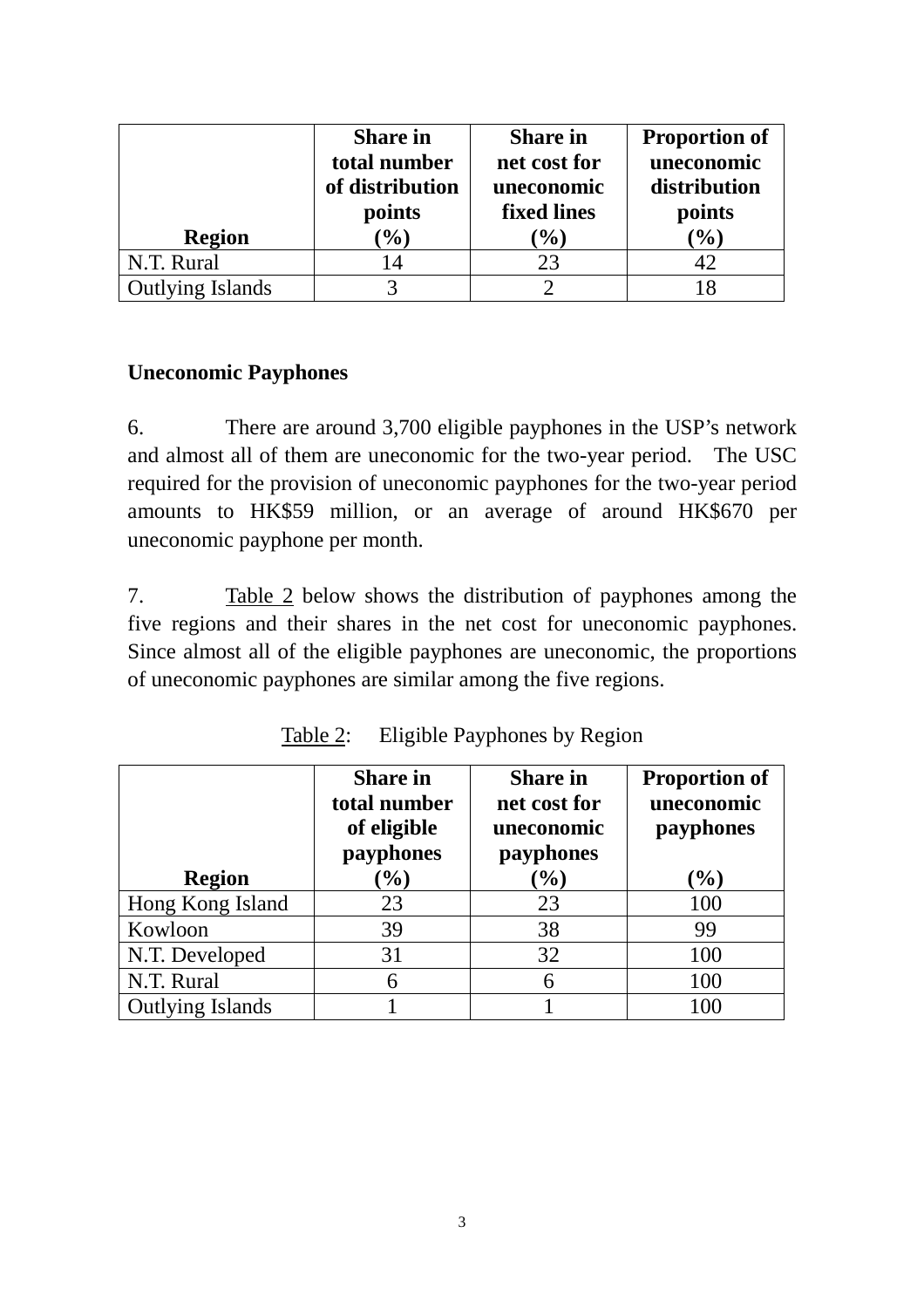#### **Net USC for 2012 and 2013**

8. Pursuant to the CA's Statement of 25 November 1998, <sup>6</sup> over-compensation received by the USP from local access charge ("LAC") should be used to reduce the USC. Based on the information provided by the USP and the industry, it is estimated that the over-compensation in LAC for 2012 and 2013 are equivalent to around 11 cents and 4.9 cents per telephone number allocated per month, respectively.<sup>7</sup> After using the over-compensation in LAC to the USP for reducing the USC, **the CA confirms that the net USC for 2012 and 2013 would be HK\$8.8 million and HK\$23.7 million, or 2 cents and 5.4 cents per telephone number allocated per month, respectively**.

9. In the last USC review for 2011, the provisional USC from 1 January 2012 was set at zero level. **The CA has decided to fund the net USC for the two years out of the special revenue pool ("SRP") balance of HK\$2.7 million and the rent and rate recoverable fund balance of HK\$22.7 million, so that the USC contributing parties<sup>8</sup> are (a) not required to pay USC for 2012; and (b) required to pay 1.6 cents per number allocated per month only for 2013**.

### **PROVISIONAL USC FROM 1 JANUARY 2014**

10. According to the established practice, the provisional rate is usually set at the recently determined actual level. **Based on the USC calculated for 2013, the provisional USC from 1 January 2014 would be set at 10.3 cents per telephone number allocated per month**. The CA will update the actual rate for 2014 and the provisional rate for 2015 and thereafter in the next USC review.

 $\overline{a}$ 6 The CA's Statement, "Local Access Charge and Modified Delivery Fee Arrangements", dated 25 November 1998.

<sup>7</sup> The drop in over-compensation in LAC for 2013 is due mainly to the implementation of the new LAC regime from 1 July 2013 in which the over-compensation in LAC does not apply (see paragraph 12 below).

<sup>&</sup>lt;sup>8</sup> USC contributing parties include unified carrier licensees, local fixed carrier licensees, local fixed telecommunications network services licensees, and mobile carrier licensees authorized to provide local fixed or mobile services, as well as services-based operator licensees authorized to provide Class 1 service, Class 2 service or Class 3 service (mobile virtual network operator services only).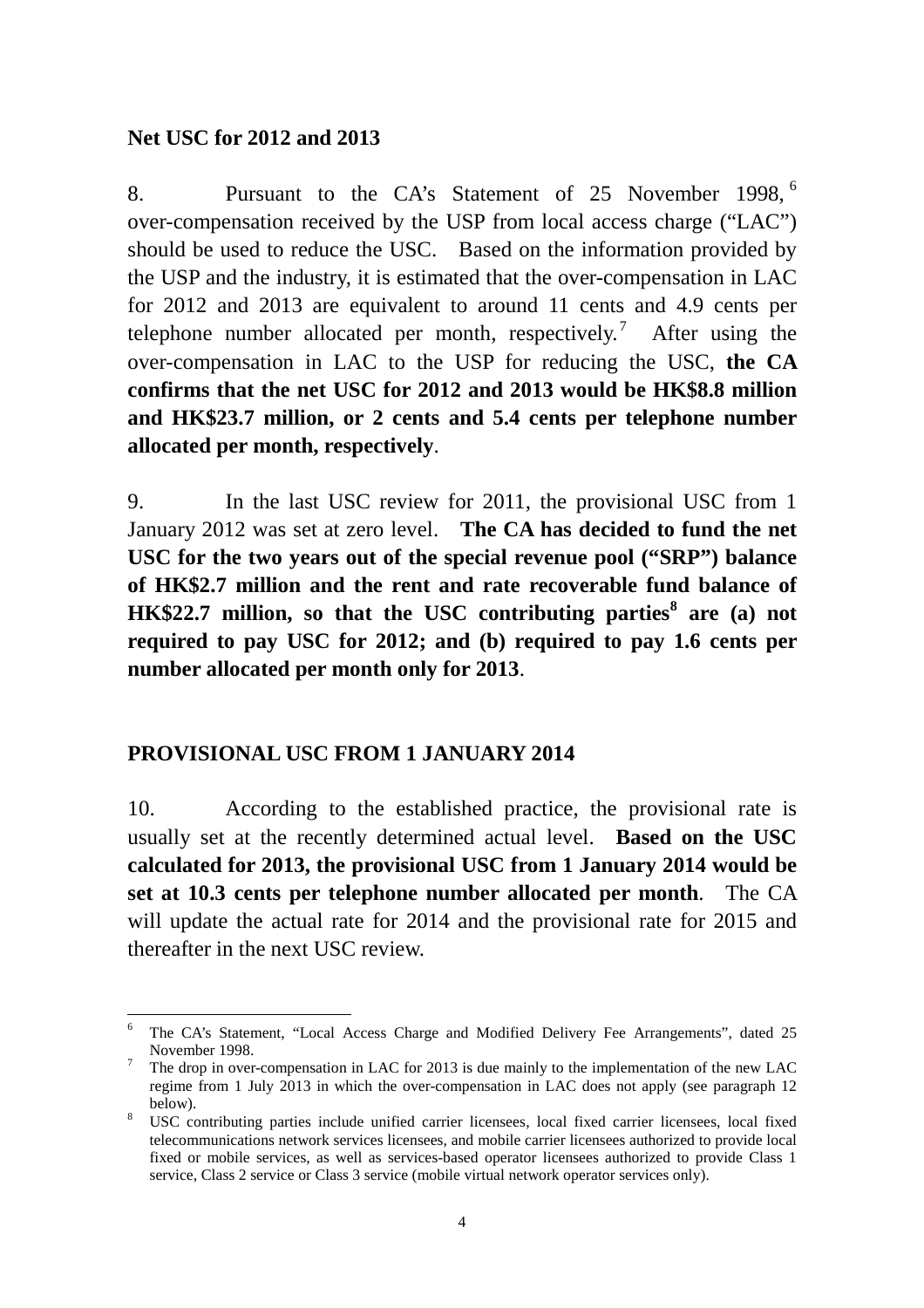### **BILLING AND COLLECTION OF USC**

11. In accordance with the 2007 USC Statement, when the USC funding is based on the quantity of telephone numbers allocated to licensees starting from May 2009, the USP should take up the role of USC billing and collection at the same time. As such, the Office of the Communications Authority will advise the USP the amount that individual USC contributing party should pay in accordance with the confirmed and provisional levels of USC set out in paragraphs 9 and 10 above, and it is expected that the USP will start billing and collecting the USC directly from the USC contributing parties by 2015 in respect of the confirmed USC for 2013 and by 2016 for the provisional USC for 2014.

## **CALCULATIONS OF FUTURE USC**

### **New LAC Regulatory Regime**

 $\overline{a}$ 

12. The CA's Statement issued in December 2011 set out the arrangements regarding the implementation of a new LAC regulatory regime.<sup>9</sup> Under the new regime, both fixed network operators and mobile network operators are entitled to collect LAC, and a more market-oriented approach is adopted whereby the level of LAC is set by commercial negotiations by the interconnecting parties. The new LAC regime has come into effect on 1 July 2013, following an 18-month transitional period. As such, the LAC over-compensation, which has hitherto been used for reducing the USC paid to the USP, is no longer available under the new LAC regime.<sup>10</sup> With no LAC over-compensation available to reduce USC for the period from 1 July 2013 onwards, on practical terms, this would mean an increase of USC payable by the USC contributing parties to the USP from 1 July 2013 onwards.

<sup>9</sup> The CA's Statement, "New Regulatory Regime for Local Access Charge", dated 23 December 2011.

Following a supplementary determination made by the CA on 12 March 2012, the CA permitted, as a transitional measure, the coming into effect of replacement commercial arrangements on LAC that are agreed between the USP and its interconnecting parties to charge LAC at a level different from the level determined by the CA during the transitional period.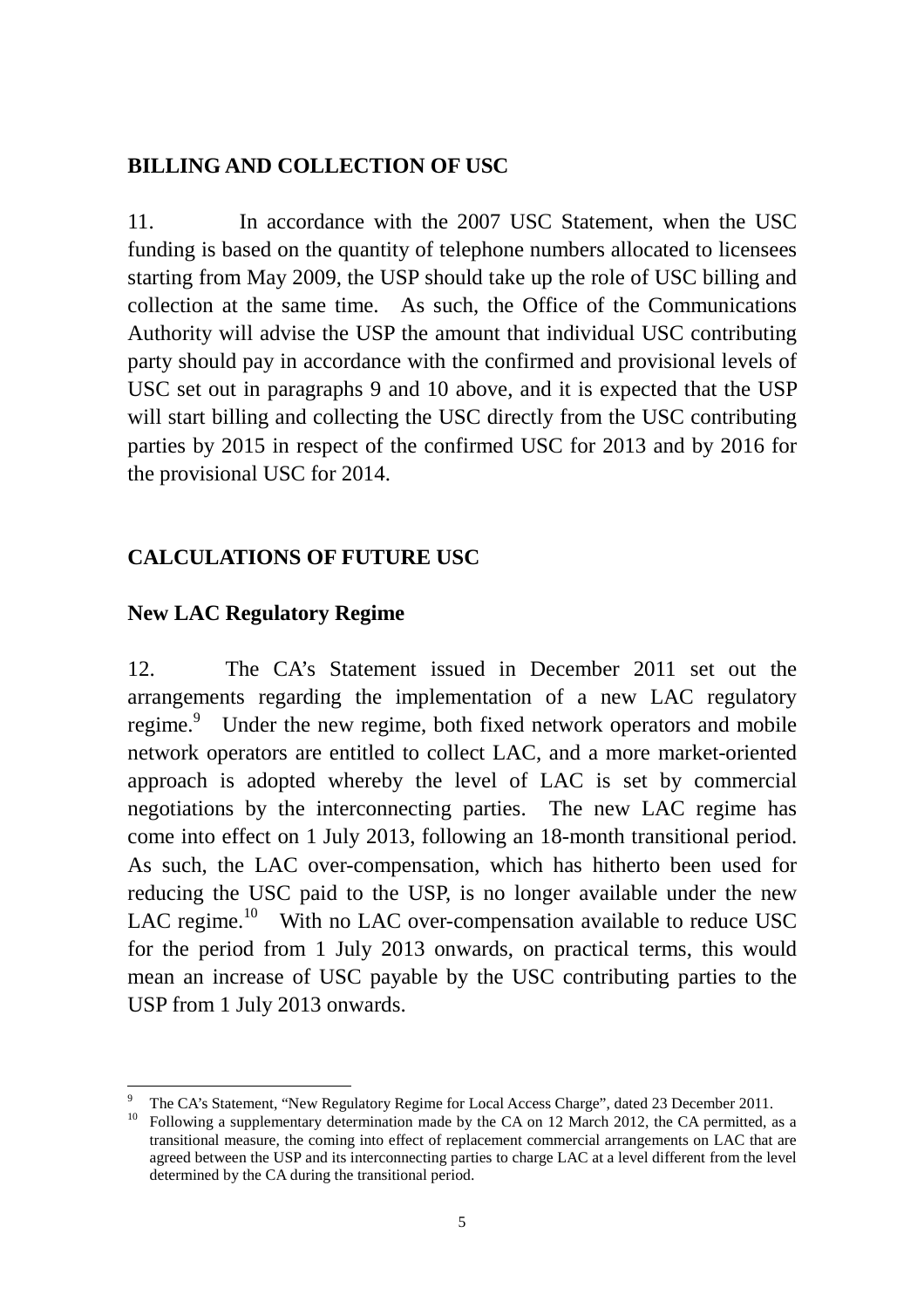# **Special Revenue Pool**

13. A SRP has been set up whereby all unclaimed USC rebate and revenue/income/fee generated (or deemed to be generated) from using the payphone kiosks of the USP for non-public payphone purpose would be used for funding USC related activities.

14. In February 2008, a rental fee of HK\$130 per month was adopted for each payphone kiosk deployed for public Wi-Fi service.<sup>11</sup> In the last USC review for 2011, the rental fee from 1 June 2013 was provisionally updated to HK\$191 per month with reference to the changes in Private Retail Rental Index published by the Rating and Valuation Department. Based on the latest indices, the rental fee for the period from 1 June 2013 to 30 September 2014 would be confirmed at HK\$194 per month, and with effect from 1 October 2014, the rental fee would be provisionally updated to HK\$203 per month. The CA will further update the rental fee level in the next USC review.

15. The SRP balance after the update in rental fee above was accumulated to HK\$2.7 million as of 31 December 2014. After funding HK\$2.7 million for part of the net USC for the two-year period as set out in paragraph 9 above, the SRP balance would be reduced to zero.

## **Rent and Rates Recoverable Fund**

16. As promulgated in the USC review in  $2013$ ,<sup>12</sup> the Government had revised its past assessment of rent and rates imposed on the USP. With the Government's refund of excess payments made by the USP, it was estimated that there would be a total reduction of around HK\$34.5 million on the past net USC paid to the USP. The amount would be kept in the rent and rate recoverable fund to offset the USC from 1 January 2011 onwards.

17. After the first funding of HK\$11.8 million for part of the net

 $\overline{a}$ <sup>11</sup> The CA's Statement, "Use of Public Payphone Kiosks on Public Streets and Unleased Government Lands for the Provision of Public Wi-Fi Service", dated 15 February 2008.

<sup>&</sup>lt;sup>12</sup> See paragraph 15 of the CA's Statement, "Universal Service Contribution – Confirmed Level for the Year 2010, and Provisional Level from 1 January 2011", dated 17 April 2013.